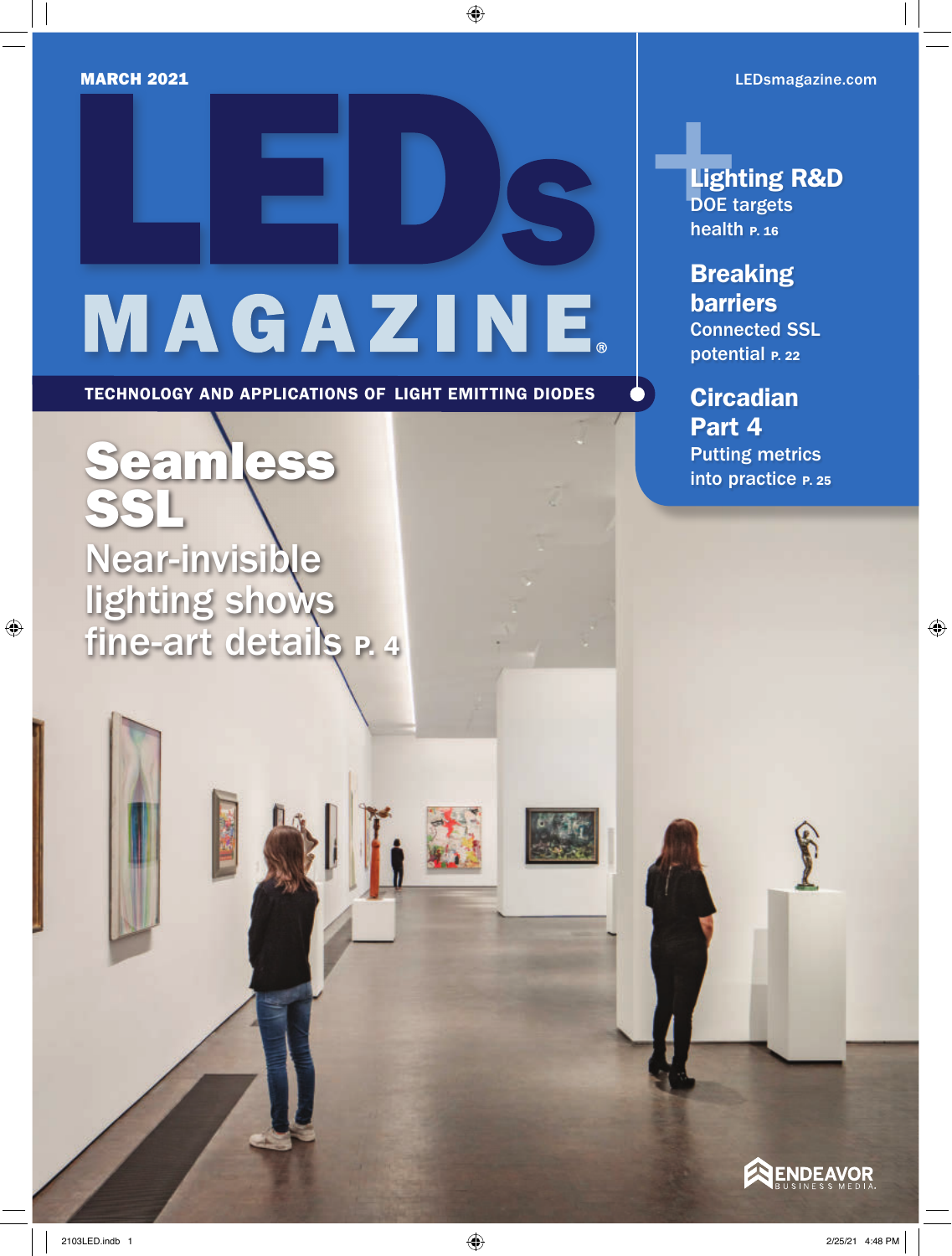#### <span id="page-1-0"></span>ARCHITECTURAL LIGHTING

# Houston museum leverages QuarkStar optics to uniformly light art walls

Startup QuarkStar has announced that its Edge-X technology has been installed throughout the new Nancy and Rich Kinder Building at the Museum of Fine Arts, Houston (MFAH). The relatively diminutive optical element can spread LED light uniformly over large areas such as walls while allowing the solid-state lighting (SSL) fixture to be essentially hidden in a room's architectural features or recessed into the ceiling. Meanwhile, a multi-channel LED light engine enables the museum lighting to match the abundant natural light that the building design draws into the public spaces and galleries.

The folks behind QuarkStar, including CEO Louis Lerman, are a patient and persistent bunch. The company history stretches back a decade or so and we first encountered a private demonstration of QuarkStar technology at Strategies in Light around the 2014 timeframe. The company had legendary LED pioneer Roland Haitz on its technology team before Haitz passed away in

> 2015 ([http://bit.ly/3aHhF8w\)](http://bit.ly/3aHhF8w). Other team members include Eric Bretschneider, who has been a regular speaker at our events, and Bob Steele, who founded Strategies in Light. From the start, Lerman insisted the team would change the way light was delivered, placing photons spatially only where desired. The QuarkStar plan all along was to license its technology to one or more lighting manufacturers. And a number of such manufacturers have experimented with



Photo credit: Image courtesy of QuarkStar.

the optics, and perhaps are even in confidential development of products that use the technology. Meanwhile, QuarkStar has continued to turn up at industry *» page [6](#page-2-0)*

### SSL BUSINESS

## Osram starts divesting digital lighting

The long-anticipated dismantling of Osram's smart lighting operations appears to have begun, as outgoing CEO Olaf Berlien (shown) said the company is selling a portion of its Digital division and indicated that a broader sale could follow as Osram focuses increasingly



on chip-level operations under new owner ams. The divestiture could eventually include Lightelligence, the once-ballyhooed centerpiece of Osram's fading Internet of Things (IoT) lighting initiative.

Osram looks intent on

Photo credit: Image courtesy of Mark Halper.

retaining horticultural lighting, which Berlien described as being in good shape, led by the profitable Fluence by Osram based in Austin, TX. In addition to IoT and horticulture, Digital includes entertainment lighting and architectural lighting.

The announcement came as part of the company's financial results for the first quarter of its 2021 fiscal year, when  $\gg$  page  $\delta$ 

#### UV DISINFECTION

## Signify CEO's UV-C update: Commercial market 'an education,' home market brisk

It's been over half a year since the lighting industry began ramping up ultraviolet C-band (UV-C) products aimed at ridding offices and homes of the novel coronavirus, yet the rumblings we've been picking up at *LEDs* suggest that uptake in the commercial market so far has trended more toward experimental one-off deployments rather than broad, full-scale commitments.

So our ears perked up when the boss of the world's largest lighting company, Signify, addressed the issue during a conference call with analysts assembled online to discuss the year's financial results and business performance ([https://bit.ly/3ds44qf\)](https://bit.ly/3ds44qf). *» page [6](#page-2-0) » page 8*